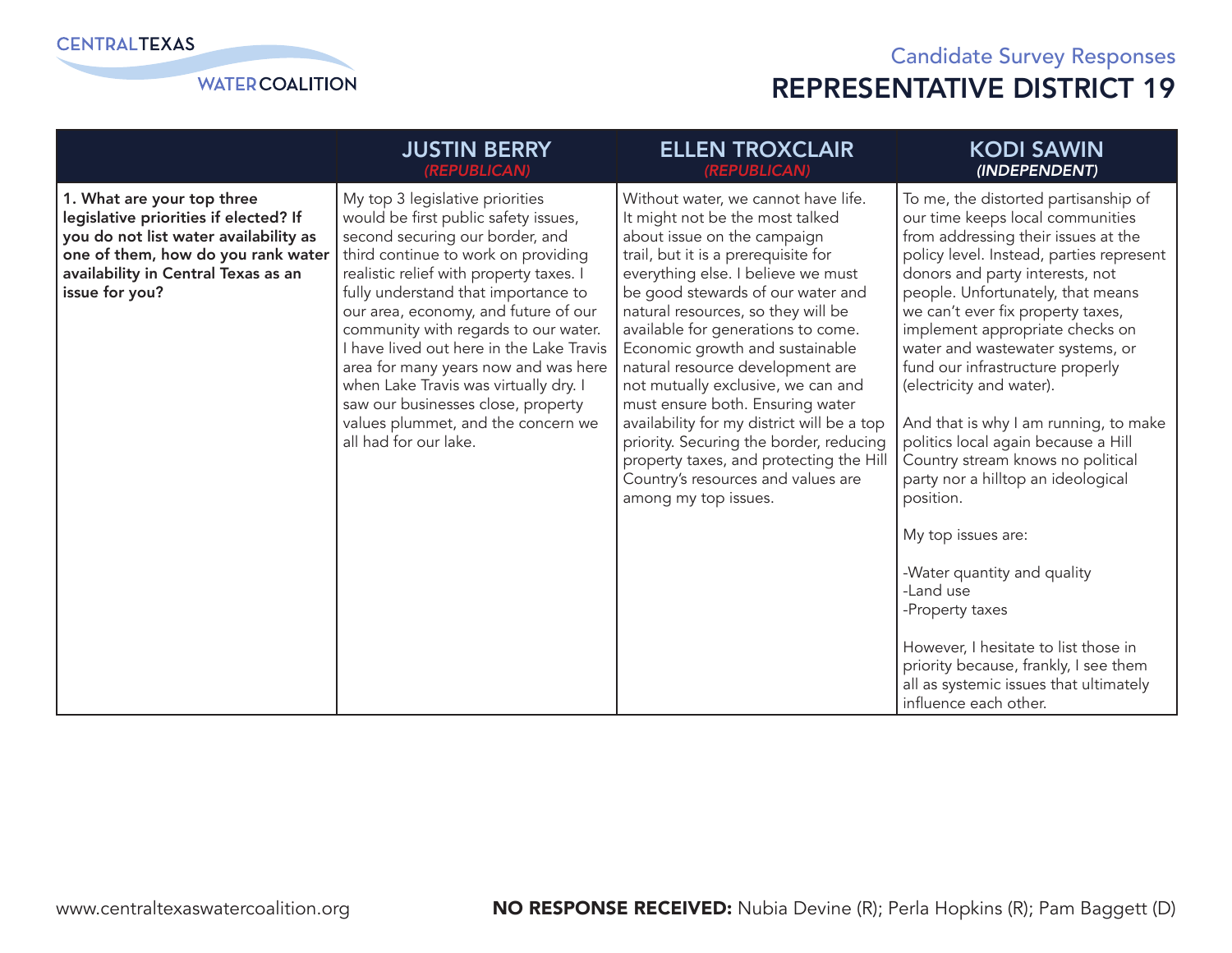

|                                                                                                                                                                                                               | <b>JUSTIN BERRY</b>                                                                                                                                                                                                                                                                                         | <b>ELLEN TROXCLAIR</b>                                                                                                                                                                                                                                                                                                                                                                                                                                                                                                                                                                                                                                                                                                                                                                                                                                                                                                                                                                                                                                  | <b>KODI SAWIN</b>                                                                                                                                                                                                                                                                                                                                                                                                                                                                                                                                                                                                                                                                                                                                                                                                                                                                                                                                                                                                                                                                                            |
|---------------------------------------------------------------------------------------------------------------------------------------------------------------------------------------------------------------|-------------------------------------------------------------------------------------------------------------------------------------------------------------------------------------------------------------------------------------------------------------------------------------------------------------|---------------------------------------------------------------------------------------------------------------------------------------------------------------------------------------------------------------------------------------------------------------------------------------------------------------------------------------------------------------------------------------------------------------------------------------------------------------------------------------------------------------------------------------------------------------------------------------------------------------------------------------------------------------------------------------------------------------------------------------------------------------------------------------------------------------------------------------------------------------------------------------------------------------------------------------------------------------------------------------------------------------------------------------------------------|--------------------------------------------------------------------------------------------------------------------------------------------------------------------------------------------------------------------------------------------------------------------------------------------------------------------------------------------------------------------------------------------------------------------------------------------------------------------------------------------------------------------------------------------------------------------------------------------------------------------------------------------------------------------------------------------------------------------------------------------------------------------------------------------------------------------------------------------------------------------------------------------------------------------------------------------------------------------------------------------------------------------------------------------------------------------------------------------------------------|
|                                                                                                                                                                                                               | (REPUBLICAN)                                                                                                                                                                                                                                                                                                | (REPUBLICAN)                                                                                                                                                                                                                                                                                                                                                                                                                                                                                                                                                                                                                                                                                                                                                                                                                                                                                                                                                                                                                                            | (INDEPENDENT)                                                                                                                                                                                                                                                                                                                                                                                                                                                                                                                                                                                                                                                                                                                                                                                                                                                                                                                                                                                                                                                                                                |
| 2. What concerns do you have that<br>Central Texas will not have enough<br>water in the future to support an<br>additional one million in population<br>and numerous large companies<br>moving into the area? | My concern is high. As our area<br>continues to grow and we continue<br>to face more regular droughts, we<br>must keep an eye on our water supply.<br>I share concerns with our water<br>availability. If we did not have those<br>major storms in 2018, I fear our lake<br>levels would be critically low. | Many people forget that it wasn't so<br>long ago that we were in a prolonged<br>drought. Lake Travis and our highland<br>lakes were half-full. We have been<br>fortunate when it comes to rain in<br>recent years, but we cannot take it for<br>granted. We must plan for the future,<br>especially with the projected growth<br>of our region. We have challenges<br>when it comes to growth and water<br>supply, but they are challenges that<br>can be overcome if we take them<br>seriously and plan ahead. In my role<br>on the Austin City Council, I was a<br>leader in identifying issues with their<br>water treatment plants and continually<br>pushed for investment in technology<br>and capacity in order to plan for<br>growth. Unfortunately, that call to<br>action was unanswered by the council<br>and the city is now dealing with the<br>consequences of their lack of planning<br>and in their fourth boil water notice<br>in as many years. I will continue my<br>dedication and problem solving in<br>water issues in the House. | Glad you asked! I have more than 150<br>words to say on the matter! But will<br>refrain.<br>Water resources in the Central Texas<br>area are under stress because of<br>corporate relocations and expansions<br>subsidized by property and sales tax<br>dollars.<br>Texas leadership must address the<br>stress that subsidized growth has on<br>our natural resources from water to<br>aggregate mining operations. As the<br>area population grows, additional<br>demand on the Highland Lakes and<br>groundwater will cause greater water<br>level variations. And low lake levels<br>should be unacceptable to all.<br>Make no mistake: I am for economic<br>development, and I am pro making<br>money. But the state must make<br>sure that tax dollars used to entice<br>companies is matched by state<br>dollars to secure new water resources,<br>improve infrastructure, acquire land<br>for wastewater disposal, and, most<br>importantly, ensure that regular<br>taxpayers aren't left footing the bill to<br>replace and repair water and land lost<br>in the state's zeal to one-up California. |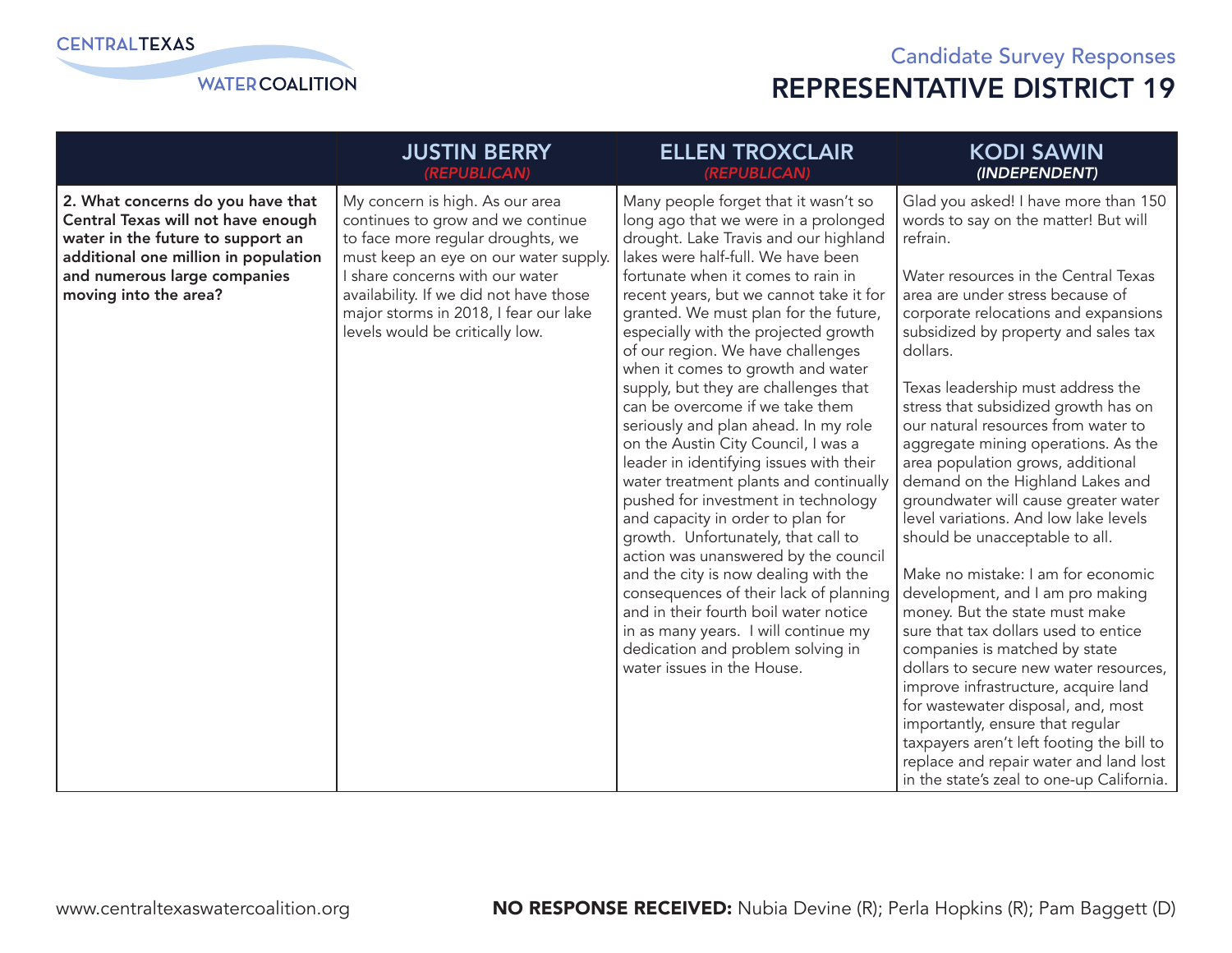

|                                                                                                                                                                                                                                                                                                                                                                                                                                                                                                     | <b>JUSTIN BERRY</b><br>(REPUBLICAN)                                                                                                                                            | <b>ELLEN TROXCLAIR</b><br>(REPUBLICAN) | <b>KODI SAWIN</b><br>(INDEPENDENT)                                                                                                                                                                                                                                                       |
|-----------------------------------------------------------------------------------------------------------------------------------------------------------------------------------------------------------------------------------------------------------------------------------------------------------------------------------------------------------------------------------------------------------------------------------------------------------------------------------------------------|--------------------------------------------------------------------------------------------------------------------------------------------------------------------------------|----------------------------------------|------------------------------------------------------------------------------------------------------------------------------------------------------------------------------------------------------------------------------------------------------------------------------------------|
| 3. As the demand for water and<br>the need for new water supplies<br>increase, understanding the<br>hydrological connection between<br>groundwater and surface water will<br>be critical in developing policies<br>to effectively manage these<br>two resources. While both are<br>consumable sources of water, they<br>have been managed independently.<br>Would you support the creation<br>of an advisory board or legislative<br>study to examine surface water and<br>groundwater interaction? | I would be open to having a legislative   Yes<br>study to examine the surface/<br>groundwater interaction to better help<br>make policy recommendations for our<br>communities |                                        | do support an advisory board or<br>legislative study to examine surface<br>water and groundwater interaction.                                                                                                                                                                            |
| 4. Would you support legislation<br>that would increase accountability<br>and transparency for entities such as<br>river authorities? If yes, would you<br>support a publicly elected member<br>to the LCRA Board of Directors<br>to increase accountability and<br>transparency?                                                                                                                                                                                                                   | Yes and yes                                                                                                                                                                    | Yes                                    | don't know enough about the<br>proposal to add an elected official to<br>the LCRA Board of Directors to hold<br>an opinion. However, I am amenable<br>to learning more and working with<br>the Central Texas Water Coalition's<br>members to address accountability<br>and transparency. |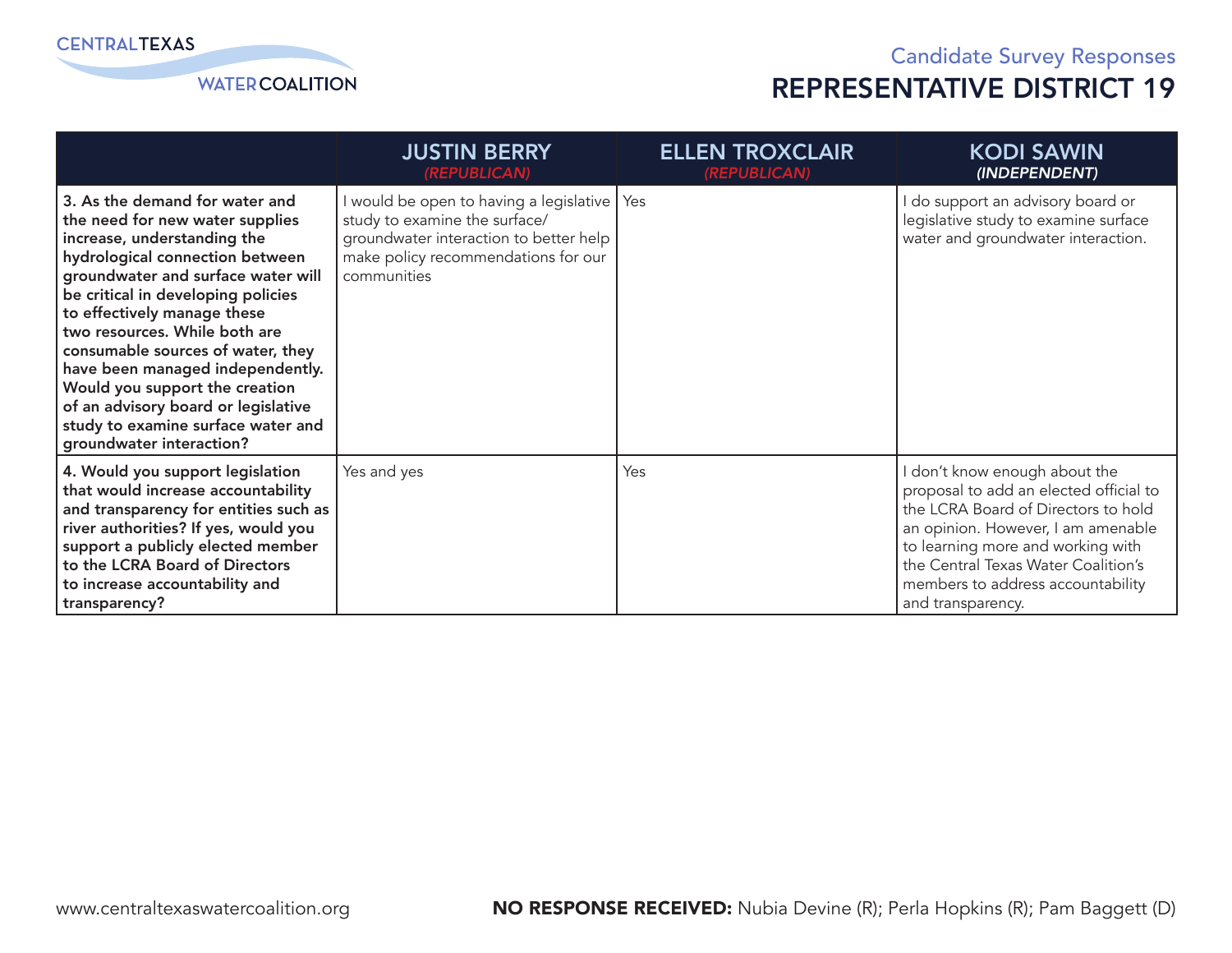**WATER COALITION** 

|                                                                                                                                                                                                                                                                                                                                                                                                                                                                                        | <b>JUSTIN BERRY</b>                                                                                                                                                                            | <b>ELLEN TROXCLAIR</b>                                                                                                                                              | <b>KODI SAWIN</b>                                                                                                                                                                                                                                                                                                                                                                                                                                                                                                                                                                                                                                                                                                                                                                                                                                                                                                                                                                                                            |
|----------------------------------------------------------------------------------------------------------------------------------------------------------------------------------------------------------------------------------------------------------------------------------------------------------------------------------------------------------------------------------------------------------------------------------------------------------------------------------------|------------------------------------------------------------------------------------------------------------------------------------------------------------------------------------------------|---------------------------------------------------------------------------------------------------------------------------------------------------------------------|------------------------------------------------------------------------------------------------------------------------------------------------------------------------------------------------------------------------------------------------------------------------------------------------------------------------------------------------------------------------------------------------------------------------------------------------------------------------------------------------------------------------------------------------------------------------------------------------------------------------------------------------------------------------------------------------------------------------------------------------------------------------------------------------------------------------------------------------------------------------------------------------------------------------------------------------------------------------------------------------------------------------------|
|                                                                                                                                                                                                                                                                                                                                                                                                                                                                                        | (REPUBLICAN)                                                                                                                                                                                   | (REPUBLICAN)                                                                                                                                                        | (INDEPENDENT)                                                                                                                                                                                                                                                                                                                                                                                                                                                                                                                                                                                                                                                                                                                                                                                                                                                                                                                                                                                                                |
| 5. The Central Texas region is<br>projected to add up to one million<br>more residents by 2030. With no<br>significant water supply projects<br>planned, more arid weather<br>conditions becoming the norm, and<br>declining inflows into the Highland<br>Lakes (the region's primary source<br>of drinking water), should the LCRA<br>curtail its practice of selling mass<br>quantities of water to downstream<br>irrigators for the purpose of<br>flooding fields for weed control? | I think we must ensure our area's water<br>is focused on our regions necessities<br>first and should be the first priority<br>before being sold downstream,<br>especially in times of drought. | The water supply for residential<br>customers should always come first.<br>The practice should be curtailed<br>unless there is an excess of water to<br>justify it. | As a water policy professional, I tend<br>to see rivers and aquifers as large,<br>regionally connected systems. Rarely<br>do I advocate for one beneficial use<br>to take a priority over another. The<br>reality, all customers of the LCRA<br>should (and many do) maximize the<br>efficiency of their beneficial use.<br>On the surface, that may seem as if<br>I am against curtailing downstream<br>agricultural users. On the contrary, I<br>am for curtailing use by ensuring and<br>increasing efficiencies in how water<br>is used by all customers of the LCRA,<br>including the City of Austin, firm<br>customers, and rice farmers.<br>I also believe that it is the duty of the<br>stewards of the Colorado River to<br>make sure residents and businesses<br>around the Highland Lakes, in the<br>middle-basin areas, like Bastrop, and<br>those in the bay area are considered<br>in management decisions of the<br>LCRA. The economies of these areas<br>depend on the health of our riparian<br>system too. |